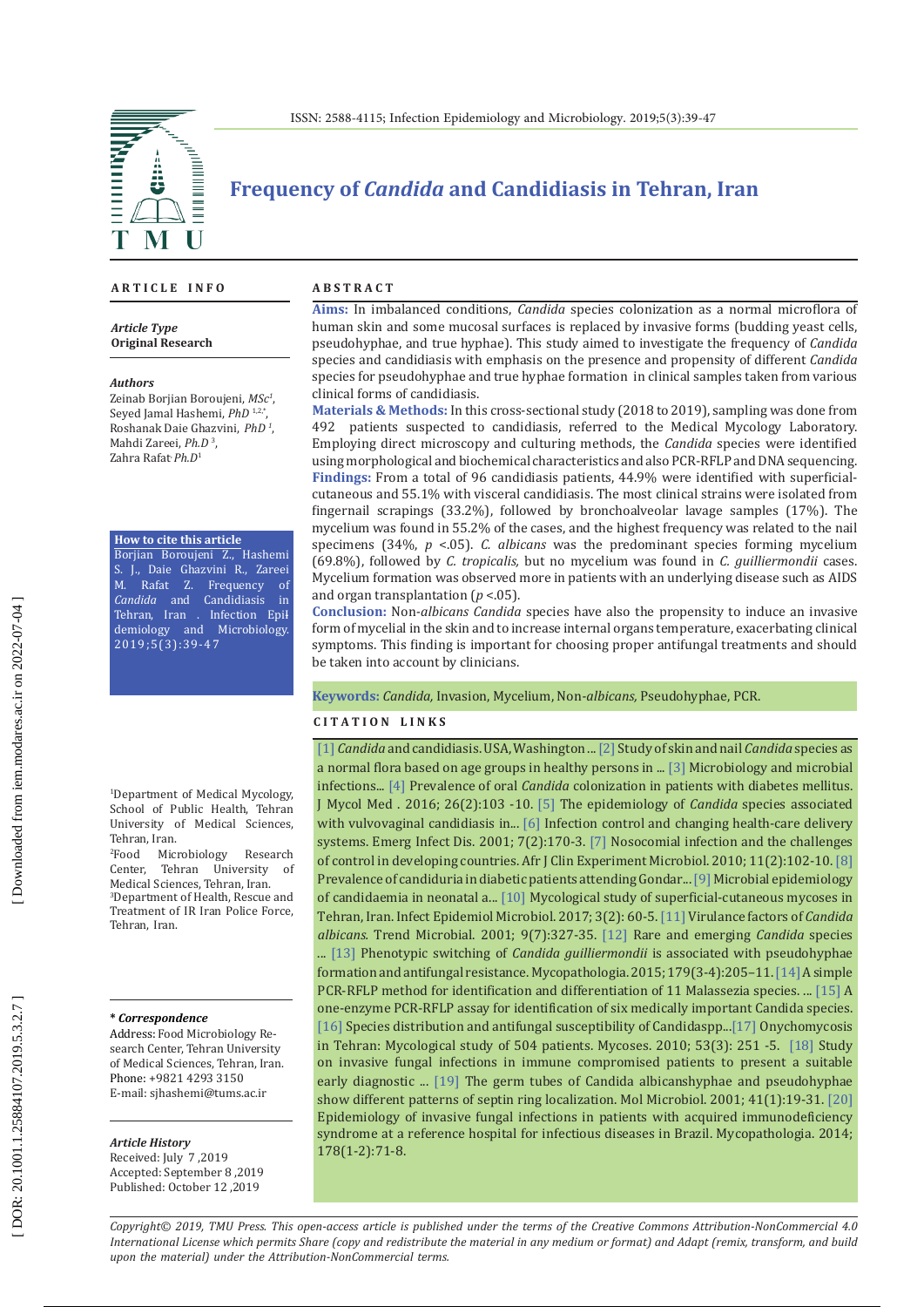### **Introduction**

Candidiasis is a primary or secondary fungal infection. More than 17 different *Candida*  species are known to be as the etiological agents of candidiasis; however, the most common of which is *C. albicans*. It may appears as acute, subacute, or chronic clinical forms. *Candida*  species could cause infections in the human skin, finger, toenails, mouth tissue, throat, trachea, lungs, genitalia, and gastrointestinal tract. They may also lead to a variety of systemic infections such as meningitis, endocarditis, and septicemia. Oral candidiasis, also known as oral thrush, is one of the most commonly reported clinical forms of *Candidia* infection [1-2]. *Candida*  species are present in the gastrointestinal tract of about 30-60% of healthy people and up to 92% of patients with diabetes mellitus [3-5]. The rate of morbidity caused by candidiasis among the hospitalized patients is approximately 5-10% so that *Candida* species are the 11th common cause of morbidity and mortality among this population  $[6-7]$ . Urinary tract candidiasis is known as the most frequent nosocomial fungal infection worldwide and accounts for 17.1% of all urinary tract infections [7-8]. Also, the rate of *Candida* infection incidence in infants admitted to the NICU is 20%, and the mortality rate in this group is 30% [9]. Superficialcutaneous candidiasis has the second rank among the cutaneous infections caused by fungal microorganisms, and onychomycosis is the most common form of cutaneous candidiasis [10] . *Candida* species are opportunistic fungal pathogens found as a part of the normal microflora in human skin and mucosal surfaces. Since they are well-balanced in the human body, the infection occurs when some factors change this normal balance. For example, long-term use of broad-spectrum antibiotics to treat nonfungal infections may affect this balance. Other factors include the immune system status, age, physiological changes, physical and mental disabilities, and debilitating diseases, diabetes, clinical use of immunosuppressive drugs,

occupation, obesity, vascular disease, alcoholism, and avitaminosis [1-3]. Also, *Candida*  species express several virulence factors contributing to pathogenicity [1-3, 11]. *Candida*  species could grow in different morphological forms (yeast, blastoconidia, pseudohyphae, and true hyphae). These morphological forms play various roles during communal growth and infection. For example, blastoconidia form of<br>this organism readily undergoes the organism readily undergoes the morphological change from yeast to hyphal or pseudohyphal form. Ovoid yeast cells are the predominant form during the communal<br>conditions. while pseudohyphae and conditions, while pseudohyphae and filamentous hyphae are crucial for tissue invasion  $[1-2, 12-13]$ . However, in several studies, *Candida* species able to produce mycelium in host tissue and laboratory conditions have been identified  $[1-2, 11, 13]$ , but there is no complete information about the ability of different species to form mycelium in various types of clinical specimens (superficial-cutaneous and visceral samples). Also, there is no comprehensive information about the effect of host underlying and predisposing factors on the ability to invade and form mycelium in any *Candida* species, especially non-*albicans* species.

**Objectives:** Therefore, the aim of this study was to determine the presence and propensity of different *Candida* species for pseudohyphae and true hyphae formation in clinical samples taken from various clinical forms of candidiasis.

### **Materials and methods**

**Sampling:** This study was conducted on suspected patients to superficial-cutaneous and visceral candidiasis, referred to the Medical Mycology Laboratory of Tehran University of Medical Sciences. During January 2018 to January 2019, 492 specimens were collected from bronchoalveolar lavage, sputum, blood, stool, urine, wound swabs, mouth tissue, peritoneal fluid, abdominal fluid, lung cavity lesion, maxillary sinus specimens, fingernail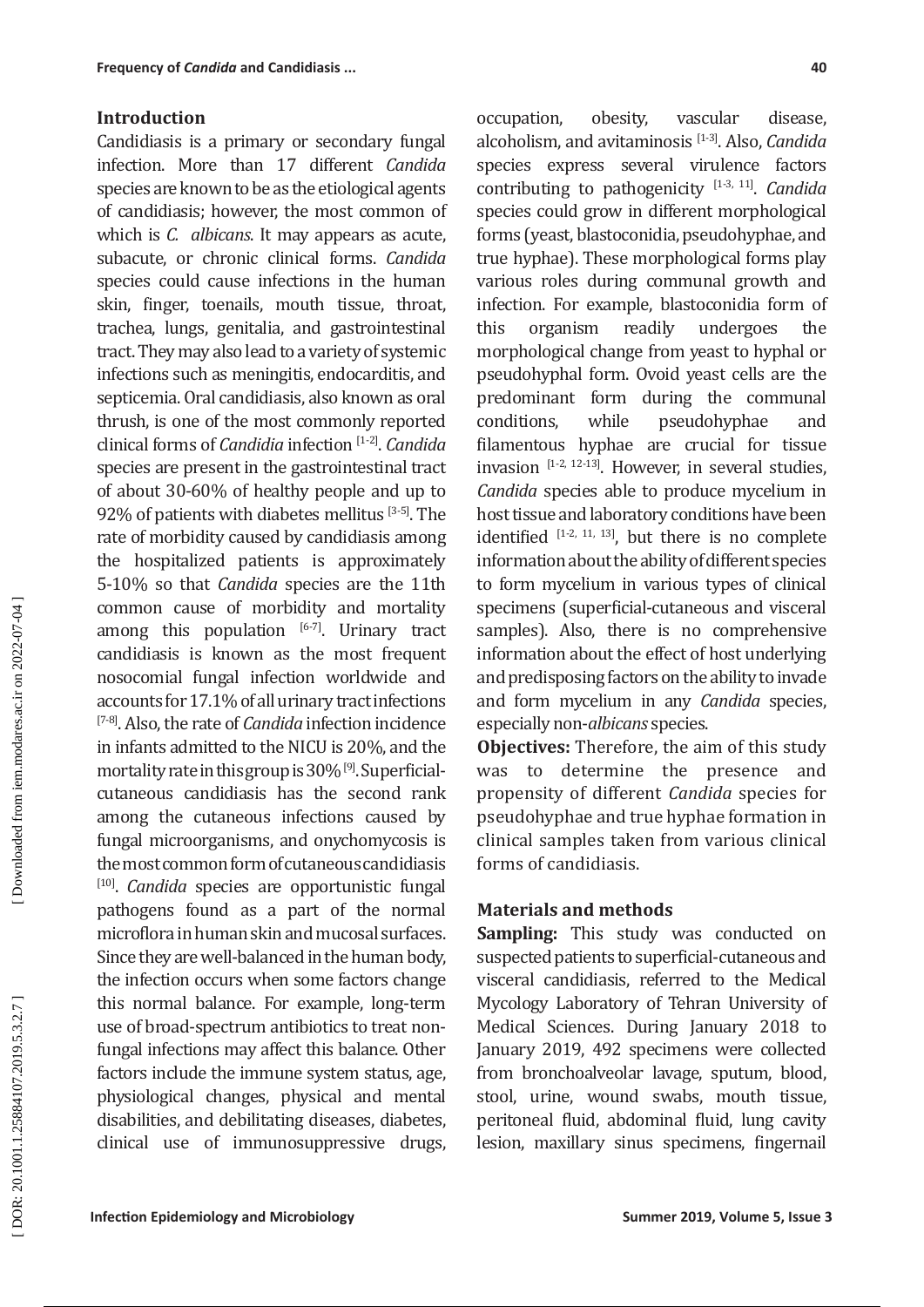scraping, the skin in the groin, toenail scraping, and the axillary skin. Samples were prepared by KOH 10% and cultured on Sabouraud's dextrose agar (Merck, Germany) and brain heart infusion agar and kept at 25 and 37°C for at least 2 weeks. Isolates were identified based on germ tube test, chlamydoconidia production in cornmeal agar (Becton, France), colony color on chromogenic CHROMagar *Candida* medium (CHROMagar, Paris, France), and API 20 C AUX kits (bioMérieux, Marcy l'Etoile, France). Also, unidentifiable isolates were subjected to PCR-RFLP and sequencing techniques to confirm species identification.

**DNA extraction:** Fungal DNA was extracted using the glass bead disruption method from harvested Candida colonies [14-15]. Briefly, some of fresh yeast was suspended in 300 μL of lysis buffer (10 mM Tris, 1% SDS, 100 mM NaCl, 1 mM EDTA PH 8, 2% Triton X-100). Then, 300 µL of phenol-chloroform  $(1:1)$  and 300 mg of glass beads  $(0.5)$  mm in diameter), were added and vortexed for 5 min for disrupting of the cells completely. By centrifugation at 10,000 RPM for 5 min, the debris was separated and the aqueous layer was extracted tow time with an equal volume of chloroform. Total DNA in the supernatant was precipitated with isopropanol, washed with 70% ethanol. Finally it was airdried and re-suspended in 100 μL of TE buffer (1 mM EDTA, 10 mM Tris), and preserved at -20 °C until future use.

**PCR conditions and sequencing:** By using the universal primers (ITS1 and ITS4), the ITS1- 5.8S-ITS2 regions of yeast genomic rDNA were amplified [15]. With a final volume of 100 μL, PCR amplification was carried out. Each reaction mixture contained 0.2 μM of each forward (ITS1, 5'-TCC GTA GGT GAA CCT GCG G-3') and reverse (ITS4, 5'-TCC TCC GCT TAT TGA TAT GC-3') primers, 1 μL of template DNA, 0.1 mM of each deoxynu-cleoside triphosphate dNTPat, 2.5 U of TaqDNA polymerase and 10 μL of 10×PCR buffer. The steps of thermocycler program were accordance with an initial denaturation at 94°C for 5 min and 25 cycles of denaturation at 94°C for 30 s, followed by annealing at 56°C for 45 s, extension at 72°C for 1 min and a final extension step at 72°C for 7 min. The PCR amplified products were visualized by agarose gel electrophoresis (1.5% w/v) in TBE buffer (0.09 M Tris, 20 mM EDTA and 0.09 M boric acid with pH 8.3) and stained with ethidium bromide(0.5 μg/mL). Negative and positive controls were used in PCR procedure. For sequencing, the positive PCR products were sent to Bioneer Advanced Nucleic Acids core facility. By using the BLAST algorithm available at NCBI website (http: www.ncbi.nlm.nih.gov.BLAST.), the ITS sequences were then analyzed from the coating and separately used to perform individual nucleotide–nucleotide searches. Identification of the Candida species was done based on the maximum identities ≥ 99% and query coverage ≥ 98%.

**Statistical tests:** The data of the present study, were analyzed using SPSS software Version 22.0. The methods of one tail chisquare test and Fisher's exact test were used for categorical data. Statistically, the p-value<.05 was considered as significant **.**

### **Findings**

Among the 492 clinical cases suspected to superficial-cutaneous and visceral candidiasis, 96 patients (19.5 %) were identified with candidiasis. The study population comprised 46 (47.9%) females and 53 (55.1%) males with the age ranges from 1 to 86 years in both sexes. Most infected patients were over 50 years old (53.1%). The highest isolation rate of *Candida* species was related to fingernails (32 cases, 33.2%), followed by Bronchoalveolar lavage samples (16 cases, 17%), and the lowest isolation rate was related to urine, peritoneal fluid, and maxillary sinus specimens (each with 1 positive case, 1%).

The most commonly isolated *Candida*  species in both superficial-cutaneous and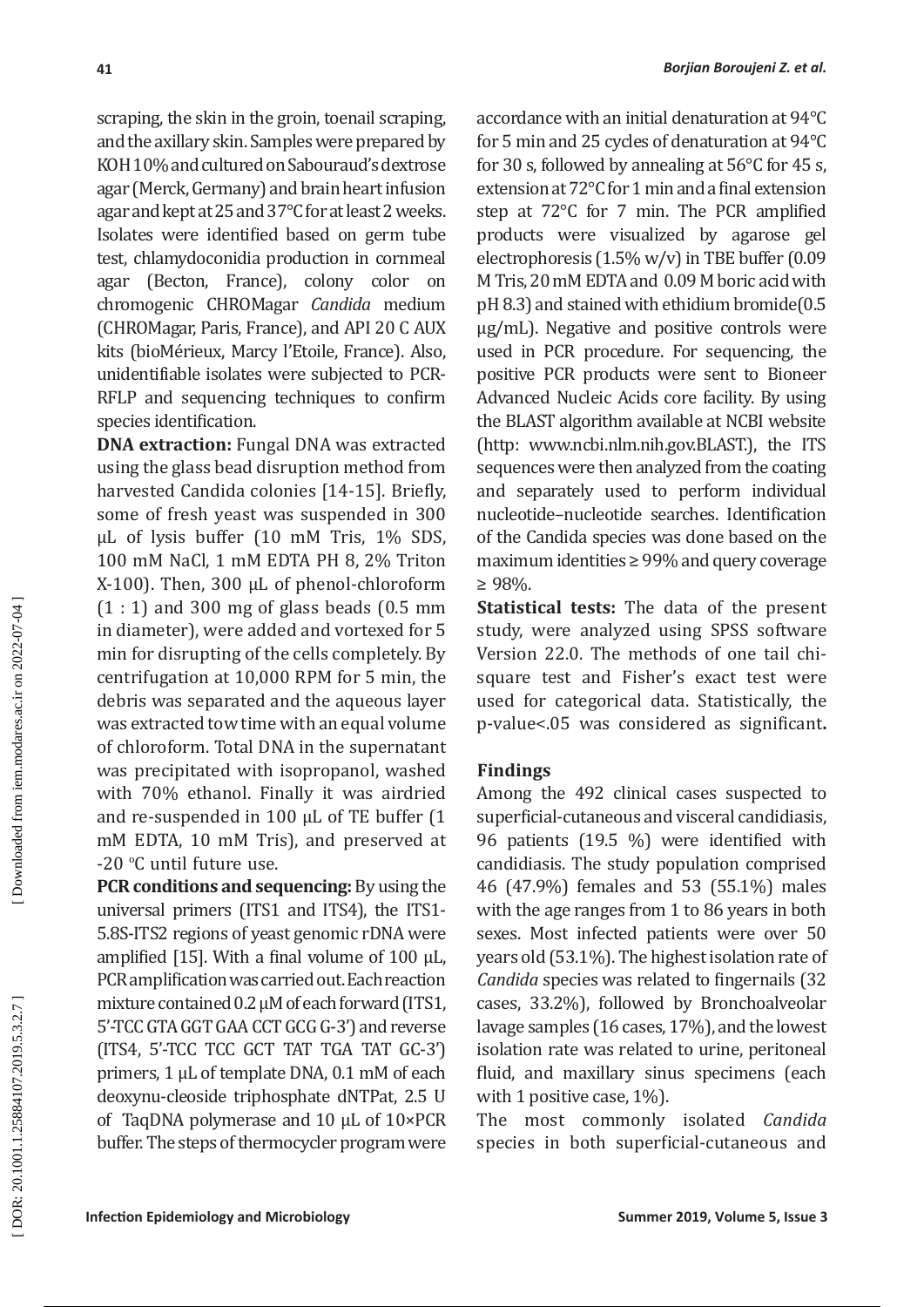visceral specimens were as follows: *C. albicans* (50 cases, 52.1%), *C. glabrata* and *C. tropicalis* (each with 16 cases, 16.7%), *C. parapsilosis* (10 cases, 10.4%), *C. krusei* (2 cases, 2.1%), *C. guilliermondii* and *C. kefyr*  (each with 1 case, 1%) (Table 1).

Mycelium formation was observed in 53<br>clinical specimens (55.2%), and the specimens  $(55.2%)$ , and the propensity of various *Candida* species for mycelium formation was significantly different according to the type of clinical specimen. The highest rate of mycelium formation was related to nail specimens (34%, *p* <.05), and in the urine and peritoneal specimens, mycelium formation was not observed. Also, mycelium formation was more common in patients aged over 50 years and in females. *C. albicans* was the predominant species with regard to the mycelium formation (69.8%), while this ability was not observed in *C. guilliermondii*  (Table 2).

In this study, 11 cases (11.5%) suffered from underlying diseases and special conditions,<br>including HIV infection and organ including HIV infection and organ transplantation. Visceral candidiasis was reported in all of whom. *C. albicans* was the predominant species isolated from these patients, and the highest isolation rate was related to the mouth tissue, regarding to the type of clinical specimens. It should be noted that the mycelium formation was observed in most patients of this group ( *p*< .05) (Figure 1). Also, the results of this study showed that only 1 year old infants had *Candida*  septicemia, and the etiologic agent in these cases was *C. glabrata* .

# **Discussion**

Imbalances between normal fungal flora, normal bacterial flora, and immune defense mechanisms could lead to fungal overgrowth, formation of invasive *Candida* morphology, and candidiasis. Some of the host factors affecting normal balance conditions are age, physiological changes, long-term use of antibiotics, immunodeficiency disease such as AIDS and transplantation, chemotherapy, diabetes, and the use of immunosuppressive drugs [1-3]. Also, *Candida* species express several virulence factors contributing to pathogenicity. These factors include surface<br>adhesion molecules, secreted aspartyl adhesion molecules, secreted aspartyl<br>proteases and phospholipases and phospholipases and<br>e reverse transition morphogenesis (the reverse transition<br>between unicellular veast cells and yeast cells filamentous, growth forms), and secreted aspartyl proteases and phospholipases. Additionally, 'phenotypic switching' in *C. albicans* and several other *Candida* species is changes in antigen expression, colony morphology, and tissue affinities and leads to the deep penetration of keratinized epithelia, assisted by hypha formation. Switching might provide cells with a flexibility, resulting in the adaptation of the organism to the hostile conditions and prevention from the defense of host immune system [1-3, 11].

Furthermore, environmental factors such as acidity (PH), temperature, glucose state, and tissue type could be effective on the ability of *Candida* flora to be converted into invasive forms  $[1-2]$ .

In *Candida* species, germ tube formation followed by hyphal growth is a critical property in the pathogenesis of symptomatic visceral infections and superficial-cutaneous candidiasis. In these infections, the infected tissues often contain invasive forms, including budding yeasts, pseudohyphae, or true hyphae [1-2].

In this study, the ability of different *Candida*  species to form pseudohyphae and true hyphae was investigated, and these invasive forms were observed in 55.2% of cases. The invasion was observed more in females and in their superficial-cutaneous specimens. Also, in this gender, fingernails were the most frequent anatomical site of *Candida*  infection; therefore, there was a statistically significant relationship between the gender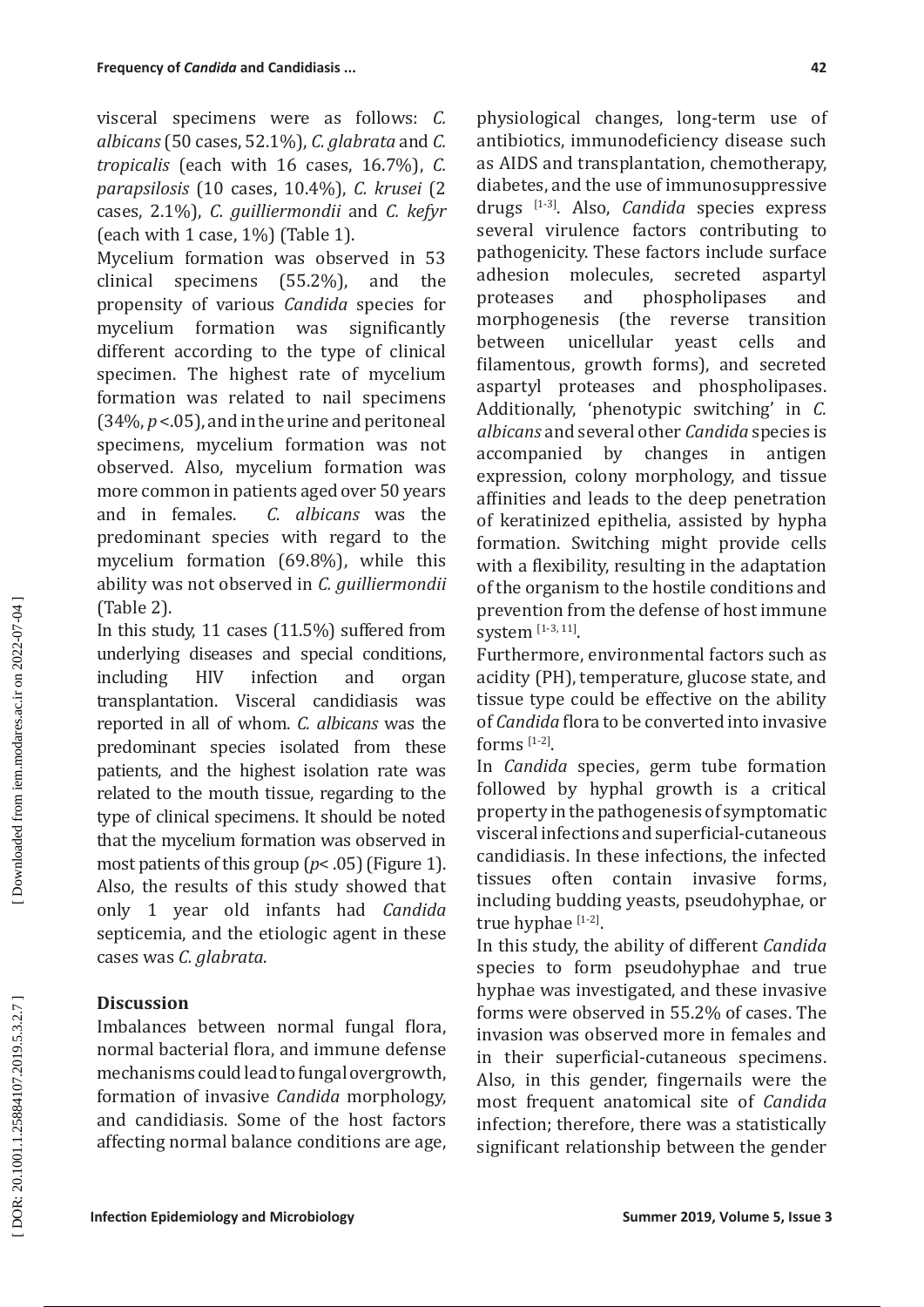| <b>Candida</b><br><b>Species</b>       | Candida.<br>albicans |                  | Candida.<br>tropicalis |                  | Candida.<br>glabrata |                  | Candida.<br>parapilosis |                  | Candida.<br>krusei |                  | Candida.<br><b>lliermondii</b> |                  | Candida.<br>kefyr |                  | <b>Total</b>   |                |
|----------------------------------------|----------------------|------------------|------------------------|------------------|----------------------|------------------|-------------------------|------------------|--------------------|------------------|--------------------------------|------------------|-------------------|------------------|----------------|----------------|
| Specimen                               | No.                  | $\frac{0}{0}$    | No.                    | $\frac{0}{0}$    | No.                  | $\frac{0}{0}$    | No.                     | $\frac{0}{0}$    | No.                | $\frac{0}{0}$    | No. %                          |                  | No.               | $\frac{0}{0}$    | No. %          |                |
| <b>Broncho</b><br>alveolar<br>lavage   | 10                   | 10.4             | $\overline{3}$         | 3.1              | $\mathfrak{Z}$       | 3.1              | $\boldsymbol{0}$        | $\boldsymbol{0}$ | $\boldsymbol{0}$   | $\boldsymbol{0}$ | $\boldsymbol{0}$               | $\boldsymbol{0}$ | $\boldsymbol{0}$  | $\mathbf{0}$     | 16             | 16.6           |
| Sputum                                 | $\sqrt{6}$           | 6.3              | $\mathbf{1}$           | $\mathbf{1}$     | $\mathbf{1}$         | $\mathbf{1}$     | $\boldsymbol{0}$        | $\boldsymbol{0}$ | $\boldsymbol{0}$   | $\mathbf{0}$     | $\boldsymbol{0}$               | $\mathbf{0}$     | $\mathbf{0}$      | $\mathbf{0}$     | $\,8\,$        | 8.3            |
| <b>Blood</b>                           | $\boldsymbol{0}$     | $\boldsymbol{0}$ | $\boldsymbol{0}$       | $\boldsymbol{0}$ | $\mathbf{1}$         | $\mathbf{1}$     | $\overline{2}$          | 2.1              | $\boldsymbol{0}$   | $\boldsymbol{0}$ | $\boldsymbol{0}$               | $\boldsymbol{0}$ | $\boldsymbol{0}$  | $\mathbf{0}$     | $\overline{3}$ | 3.1            |
| <b>Stool</b>                           | $\sqrt{2}$           | 2.1              | $\boldsymbol{0}$       | $\boldsymbol{0}$ | $\boldsymbol{0}$     | $\boldsymbol{0}$ | $\boldsymbol{0}$        | $\boldsymbol{0}$ | $\boldsymbol{0}$   | $\boldsymbol{0}$ | $\boldsymbol{0}$               | $\boldsymbol{0}$ | $\boldsymbol{0}$  | $\boldsymbol{0}$ | $\overline{2}$ | 2.1            |
| <b>Urine</b>                           | $\mathbf{1}$         | 1.1              | $\boldsymbol{0}$       | $\boldsymbol{0}$ | $\boldsymbol{0}$     | $\boldsymbol{0}$ | $\boldsymbol{0}$        | $\boldsymbol{0}$ | $\boldsymbol{0}$   | $\boldsymbol{0}$ | $\boldsymbol{0}$               | $\boldsymbol{0}$ | $\boldsymbol{0}$  | $\mathbf{0}$     | $\mathbf{1}$   | 1.1            |
| Wound<br>swabs                         | $\sqrt{6}$           | 6.2              | $\overline{2}$         | 2.1              | $\overline{c}$       | 2.1              | $\mathbf{0}$            | $\mathbf{0}$     | $\mathbf{0}$       | $\mathbf{0}$     | $\mathbf{0}$                   | $\mathbf{0}$     | $\mathbf{0}$      | $\mathbf{0}$     | 10             | 10.4           |
| <b>Mouth</b><br>tissue                 | $\overline{4}$       | 4.2              | $\mathbf{1}$           | $\mathbf{1}$     | $\mathbf{1}$         | $\mathbf{1}$     | $\boldsymbol{0}$        | $\boldsymbol{0}$ | $\boldsymbol{0}$   | $\boldsymbol{0}$ | $\mathbf{0}$                   | $\mathbf{0}$     | $\mathbf{0}$      | $\mathbf{0}$     | 6              | 6.2            |
| Peritoneal<br>fluid                    | $\mathbf{0}$         | $\mathbf{0}$     | $\mathbf{1}$           | 1.1              | $\mathbf{0}$         | $\mathbf{0}$     | $\mathbf{0}$            | $\mathbf{0}$     | $\mathbf{0}$       | $\mathbf{0}$     | $\mathbf{0}$                   | $\mathbf{0}$     | $\mathbf{0}$      | $\mathbf{0}$     | $\mathbf{1}$   | 1.1            |
| <b>Abdominal</b><br>fluid              | $\mathbf{0}$         | $\mathbf{0}$     | $\boldsymbol{0}$       | $\boldsymbol{0}$ | $\overline{2}$       | 2.1              | $\mathbf 1$             | 1.1              | $\boldsymbol{0}$   | $\boldsymbol{0}$ | $\boldsymbol{0}$               | $\boldsymbol{0}$ | $\boldsymbol{0}$  | $\boldsymbol{0}$ | $\overline{3}$ | 3.3            |
| Lung cavity<br>lesion                  | $\mathbf{1}$         | 1.1              | $\boldsymbol{0}$       | $\boldsymbol{0}$ | $\mathbf{1}$         | 1.1              | $\boldsymbol{0}$        | $\boldsymbol{0}$ | $\boldsymbol{0}$   | $\boldsymbol{0}$ | $\boldsymbol{0}$               | $\boldsymbol{0}$ | $\boldsymbol{0}$  | $\boldsymbol{0}$ | $\sqrt{2}$     | 2.1            |
| <b>Maxillary</b><br>sinus<br>specimens | $\mathbf{1}$         | $\,1\,$          | $\boldsymbol{0}$       | $\boldsymbol{0}$ | $\overline{0}$       | $\boldsymbol{0}$ | $\boldsymbol{0}$        | $\boldsymbol{0}$ | $\boldsymbol{0}$   | $\boldsymbol{0}$ | $\boldsymbol{0}$               | $\pmb{0}$        | $\boldsymbol{0}$  | $\boldsymbol{0}$ | $\overline{1}$ | $\overline{1}$ |
| <b>Finger nail</b><br>clipping         | 10                   | 10.4             | $\,8\,$                | 8.3              | $\mathfrak{S}$       | $5.2$            | $\sqrt{5}$              | $5.2\,$          | $\sqrt{2}$         | $2.1\,$          | $\,1$                          | $\mathbf{1}$     | $\mathbf{1}$      | $\mathbf{1}$     | 32             | 33.3           |
| The groin                              | $\sqrt{6}$           | $6.2\,$          | $\boldsymbol{0}$       | $\boldsymbol{0}$ | $\boldsymbol{0}$     | $\boldsymbol{0}$ | $\overline{2}$          | 2.1              | $\boldsymbol{0}$   | $\boldsymbol{0}$ | $\boldsymbol{0}$               | $\mathbf{0}$     | $\mathbf{0}$      | $\boldsymbol{0}$ | $\,8\,$        | 8.3            |
| <b>Toenail</b><br>clipping             | $\mathbf{1}$         | $\mathbf{1}$     | $\boldsymbol{0}$       | $\boldsymbol{0}$ | $\boldsymbol{0}$     | $\boldsymbol{0}$ | $\boldsymbol{0}$        | $\boldsymbol{0}$ | $\boldsymbol{0}$   | $\boldsymbol{0}$ | $\boldsymbol{0}$               | $\boldsymbol{0}$ | $\boldsymbol{0}$  | $\boldsymbol{0}$ | $\,1\,$        | $\mathbf{1}$   |
| The axillary<br>skin                   | $\overline{2}$       | 2.1              | $\boldsymbol{0}$       | $\boldsymbol{0}$ | $\boldsymbol{0}$     | $\boldsymbol{0}$ | $\boldsymbol{0}$        | $\boldsymbol{0}$ | $\boldsymbol{0}$   | $\pmb{0}$        | $\pmb{0}$                      | $\boldsymbol{0}$ | $\pmb{0}$         | $\boldsymbol{0}$ | $\sqrt{2}$     | $2.1\,$        |
| <b>Total</b>                           | $50\,$               | 52.1             | $16\,$                 | $16.6\,$         | 16                   | $16.6\,$         | $10\,$                  | 10.4             | $\sqrt{2}$         | $2.1\,$          | $\mathbf{1}$                   | $1.1\,$          | $\mathbf{1}$      | $1.1\,$          | 96             | $100\,$        |

No.: Number, %: percentage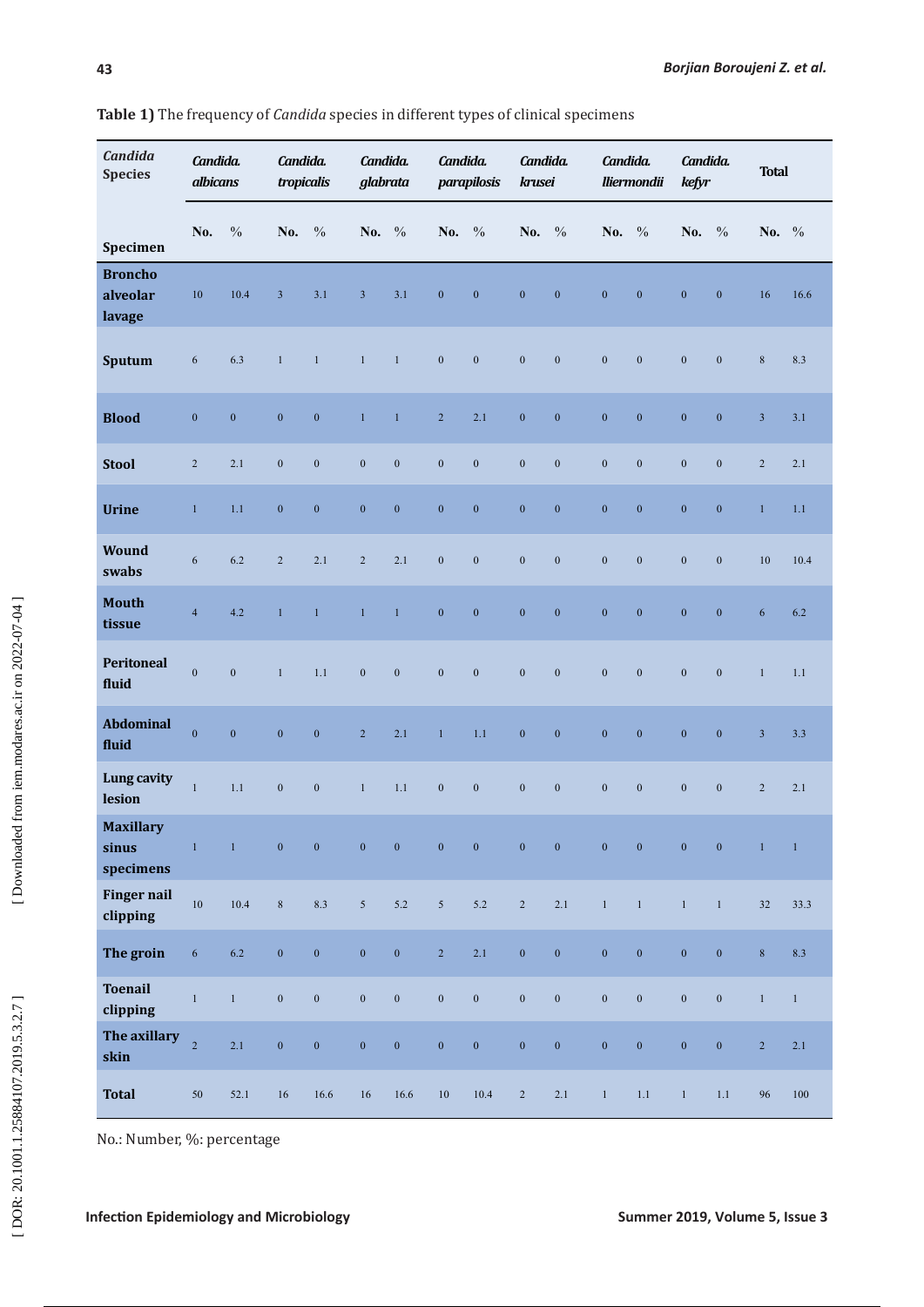**Table 2)** The frequency of mycelium formation (creation invasive forms) by different *Candida* species in various types of clinical specimens

| <b>Candida</b><br><b>Species</b>               | Candida.<br>albicans    |                  | Candida.<br>tropicalis |                  | Candida.<br>glabrata |                  | Candida.<br>parapilosis |                  |                  | Candida.<br>krusei |                  | Candida.<br>guilliermondii |                  | Candida.<br>kefyr |                  | <b>Total</b>     |  |
|------------------------------------------------|-------------------------|------------------|------------------------|------------------|----------------------|------------------|-------------------------|------------------|------------------|--------------------|------------------|----------------------------|------------------|-------------------|------------------|------------------|--|
| Specimen                                       | No.                     | $\frac{0}{0}$    | No.                    | $\frac{0}{0}$    | No.                  | $\frac{0}{0}$    | No.                     | $\frac{0}{0}$    | No.              | $\frac{0}{0}$      | No.              | $\frac{0}{0}$              | No.              | $\frac{0}{0}$     | No.              | $\frac{0}{0}$    |  |
| <b>Broncho</b><br>alveolar<br>lavage           | 3                       | 5.7              | $\overline{3}$         | 5.7              | $\boldsymbol{0}$     | $\mathbf{0}$     | $\boldsymbol{0}$        | $\overline{0}$   | $\mathbf{0}$     | $\boldsymbol{0}$   | $\boldsymbol{0}$ | $\mathbf{0}$               | $\mathbf{0}$     | $\boldsymbol{0}$  | 6                | 11.3             |  |
| Sputum                                         | $\sqrt{5}$              | 9.4              | $\mathbf{1}$           | 1.9              | $\boldsymbol{0}$     | $\boldsymbol{0}$ | $\boldsymbol{0}$        | $\boldsymbol{0}$ | $\boldsymbol{0}$ | $\boldsymbol{0}$   | $\mathbf{0}$     | $\boldsymbol{0}$           | $\boldsymbol{0}$ | $\boldsymbol{0}$  | 6                | 11.3             |  |
| <b>Blood</b>                                   | $\boldsymbol{0}$        | $\boldsymbol{0}$ | $\boldsymbol{0}$       | $\boldsymbol{0}$ | $\boldsymbol{0}$     | $\boldsymbol{0}$ | $\boldsymbol{0}$        | $\boldsymbol{0}$ | $\boldsymbol{0}$ | $\boldsymbol{0}$   | $\boldsymbol{0}$ | $\boldsymbol{0}$           | $\boldsymbol{0}$ | $\mathbf{0}$      | $\boldsymbol{0}$ | $\boldsymbol{0}$ |  |
| <b>Stool</b>                                   | $\sqrt{2}$              | 3.8              | $\boldsymbol{0}$       | $\mathbf{0}$     | $\boldsymbol{0}$     | $\mathbf{0}$     | $\mathbf{0}$            | $\boldsymbol{0}$ | $\boldsymbol{0}$ | $\mathbf{0}$       | $\boldsymbol{0}$ | $\boldsymbol{0}$           | $\mathbf{0}$     | $\boldsymbol{0}$  | $\overline{2}$   | 3.8              |  |
| <b>Urine</b>                                   | $\boldsymbol{0}$        | $\mathbf{0}$     | $\mathbf{0}$           | $\boldsymbol{0}$ | $\boldsymbol{0}$     | $\mathbf{0}$     | $\mathbf{0}$            | $\overline{0}$   | $\boldsymbol{0}$ | $\mathbf{0}$       | $\mathbf{0}$     | $\mathbf{0}$               | $\boldsymbol{0}$ | $\mathbf{0}$      | $\boldsymbol{0}$ | $\boldsymbol{0}$ |  |
| <b>Wound</b><br>swabs                          | 6                       | 11.3             | 2                      | 3.8              | $\boldsymbol{0}$     | $\boldsymbol{0}$ | $\mathbf{0}$            | $\mathbf{0}$     | $\boldsymbol{0}$ | $\mathbf{0}$       | $\mathbf{0}$     | $\boldsymbol{0}$           | $\boldsymbol{0}$ | $\mathbf{0}$      | 8                | 15.1             |  |
| Mouth<br>tissue                                | $\overline{\mathbf{3}}$ | 5.7              | $\mathbf{0}$           | $\boldsymbol{0}$ | $\boldsymbol{0}$     | $\boldsymbol{0}$ | $\boldsymbol{0}$        | $\overline{0}$   | $\boldsymbol{0}$ | $\boldsymbol{0}$   | $\boldsymbol{0}$ | $\mathbf{0}$               | $\boldsymbol{0}$ | $\mathbf{0}$      | $\mathfrak{Z}$   | 5.7              |  |
| Peritoneal<br>fluid                            | $\mathbf{0}$            | $\boldsymbol{0}$ | $\mathbf{1}$           | 1.9              | $\mathbf{0}$         | $\boldsymbol{0}$ | $\mathbf{0}$            | $\mathbf{0}$     | $\boldsymbol{0}$ | $\mathbf{0}$       | $\boldsymbol{0}$ | $\mathbf{0}$               | $\boldsymbol{0}$ | $\boldsymbol{0}$  | $\mathbf{1}$     | 1.9              |  |
| Abdominal<br>fluid                             | $\overline{0}$          | $\overline{0}$   | $\overline{0}$         | $\mathbf{0}$     | $\boldsymbol{0}$     | $\mathbf{0}$     | $\mathbf{0}$            | $\mathbf{0}$     | $\mathbf{0}$     | $\mathbf{0}$       | $\mathbf{0}$     | $\overline{0}$             | $\mathbf{0}$     | $\overline{0}$    | $\boldsymbol{0}$ | $\boldsymbol{0}$ |  |
| Lung cavity<br>lesion                          | $\mathbf{1}$            | 1.9              | $\boldsymbol{0}$       | $\mathbf{0}$     | $\boldsymbol{0}$     | $\mathbf{0}$     | $\boldsymbol{0}$        | $\boldsymbol{0}$ | $\mathbf{0}$     | $\boldsymbol{0}$   | $\mathbf{0}$     | $\mathbf{0}$               | $\boldsymbol{0}$ | $\boldsymbol{0}$  | $\mathbf{1}$     | 1.9              |  |
| <b>Maxillary</b><br>sinus<br>${\rm specimens}$ | $\mathbf{1}$            | 1.9              | $\mathbf{0}$           | $\boldsymbol{0}$ | $\boldsymbol{0}$     | $\boldsymbol{0}$ | $\boldsymbol{0}$        | $\overline{0}$   | $\mathbf{0}$     | $\boldsymbol{0}$   | $\mathbf{0}$     | $\mathbf{0}$               | $\mathbf{0}$     | $\mathbf{0}$      | $\mathbf{1}$     | 1.9              |  |
| <b>Finger nail</b><br>clipping                 | $\overline{9}$          | $17\,$           | 3 <sup>7</sup>         | 5.7              | $\boldsymbol{0}$     | $\boldsymbol{0}$ | $\overline{4}$          | $7.5$            | $\mathbf{1}$     | 1.9                | $\boldsymbol{0}$ | $\boldsymbol{0}$           | $\bar{1}$        | 1.9               | $18\,$           | 34               |  |
| The groin                                      | $\mathfrak{S}$          | 9.4              | $\overline{0}$         | $\boldsymbol{0}$ | $\overline{0}$       | $\boldsymbol{0}$ | $\boldsymbol{0}$        | $\boldsymbol{0}$ | $\boldsymbol{0}$ | $\overline{0}$     | $\mathbf{0}$     | $\mathbf{0}$               | $\boldsymbol{0}$ | $\mathbf{0}$      | $\overline{5}$   | 9.4              |  |
| <b>Toenail</b><br>clipping                     | $\boldsymbol{0}$        | $\mathbf{0}$     | $\boldsymbol{0}$       | $\boldsymbol{0}$ | $\boldsymbol{0}$     | $\boldsymbol{0}$ | $\boldsymbol{0}$        | $\boldsymbol{0}$ | $\boldsymbol{0}$ | $\boldsymbol{0}$   | $\boldsymbol{0}$ | $\boldsymbol{0}$           | $\boldsymbol{0}$ | $\boldsymbol{0}$  | $\boldsymbol{0}$ | $\boldsymbol{0}$ |  |
| The axillary<br>skin                           | $\overline{2}$          | 3.8              | $\mathbf{0}$           | $\boldsymbol{0}$ | $\boldsymbol{0}$     | $\boldsymbol{0}$ | $\boldsymbol{0}$        | $\boldsymbol{0}$ | $\boldsymbol{0}$ | $\bf{0}$           | $\boldsymbol{0}$ | $\boldsymbol{0}$           | $\boldsymbol{0}$ | $\boldsymbol{0}$  | $\overline{2}$   | 3.8              |  |
| <b>Total</b>                                   | 37                      | 69.9             | $10\,$                 | 18.8             | $\boldsymbol{0}$     | $\boldsymbol{0}$ | $\overline{4}$          | $7.5\,$          | $\mathbf{1}$     | 1.9                | $\boldsymbol{0}$ | $\boldsymbol{0}$           | $\,1\,$          | 1.9               | 53               | $100\,$          |  |

No.: Number, %: percentage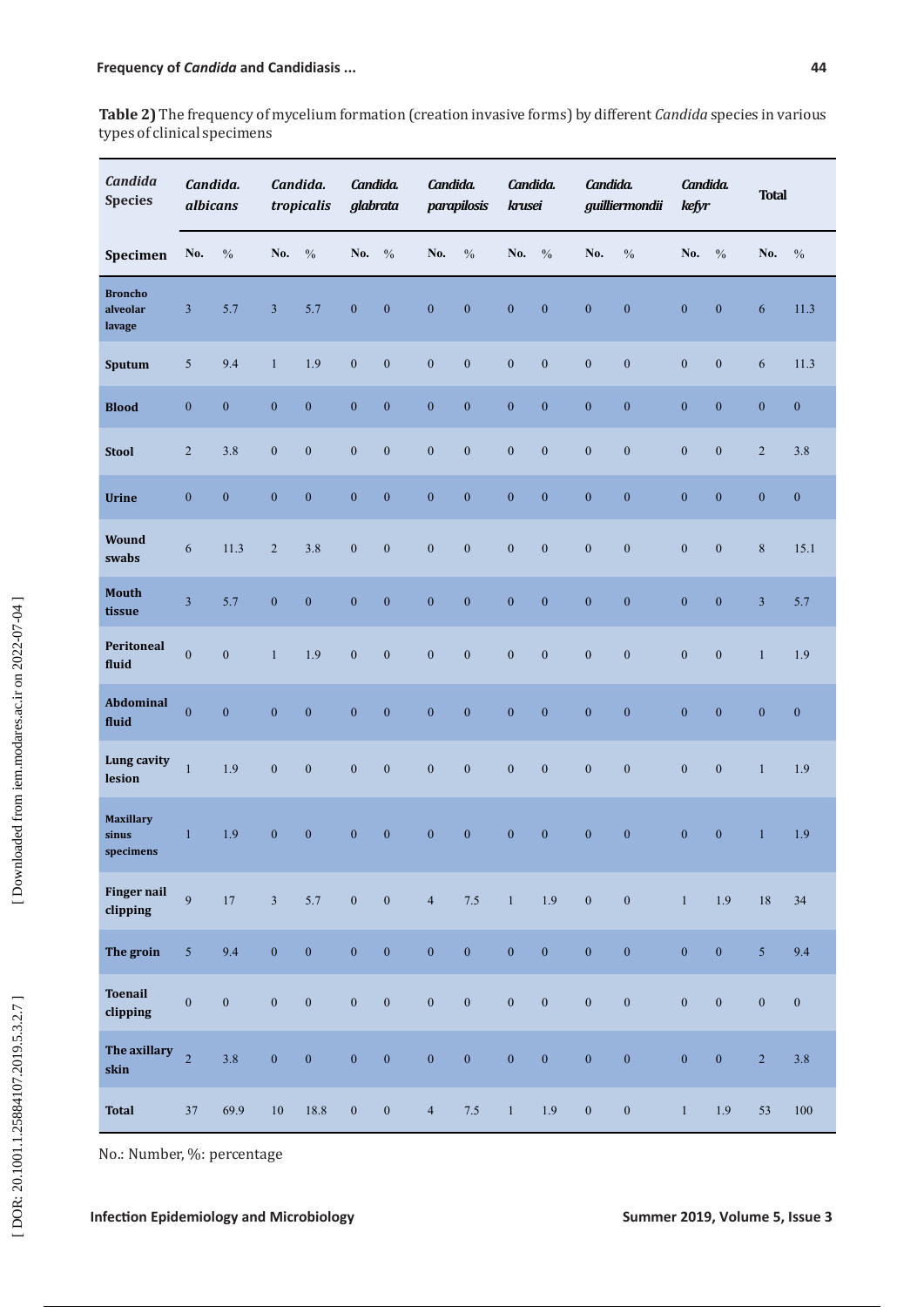

**Figure 1)** The percentage of mycelium formation (creation of invasive form) in different types of candidiasis (superficial, cutaneous and invasive) with regard to underlying diseases

and anatomical site of infection ( *p*<.05). These findings are consistent with other research results in Iran  $[10, 14]$ . Given the greater chance of hands for contact with pollution sources, and due to the fact that prolonged contact of hands with water creates suitable conditions for their easy<br>colonization, the increased chance of colonization, the increased chance *Candida* infection in this anatomical site is explainable  $[1,7,15]$ . Also, the effect of female sex hormones on reducing the immune response in this gender might be another reason for this finding  $[1-2, 16]$ . Although the optimum temperature for hyphae formation is 37˚C, the results of this study highlight the ability of *Candida* species to adapt with skin temperatures (lower than 37 °C) and to form mycelium in this temperature  $[1-2,17]$ .

The highest rate of invasion was observed in patients over 50 years. This result may be due to the development of dry skin and reduced shedding along with general body weakness and probable immune response deficiency in this age group. Also, increased age is a risk factor for fungal colonization<br>and infection due to reduced T-cell infection due to reduced T-cell

proliferation and cellular immune deficiency (CMI) [1-2, 16, 18]. In this study, *C. albicans* was the most prevalent species involved in invasive forms (69.8%). Frequent isolation of this species from clinical infections and its virulence factors such as hyphae formation could be the reasons for this observed result [1-2, 11] .

In 11.5% of patients with an underlying disease (including AIDS and transplantation), only visceral candidiasis was observed, with the mouth as the most commonly infected anatomical site in them. Also, *C. albicans* was the most frequent isolated species in this specific group of patients. It should be noted that the ability to form mycelium was observed in most of these patients (Figure 1, *p*<.05). This finding emphasizes the association between the immunodeficiency and the use of immunosuppressive drug with increased risk of *Candida* infections [2, 16, <sup>18]</sup>. Although most clinical manifestations were found in people over 50 years, and *C. albicans* was the predominant isolated agent in this age group, this study showed that *Candida* septicemia was observed only in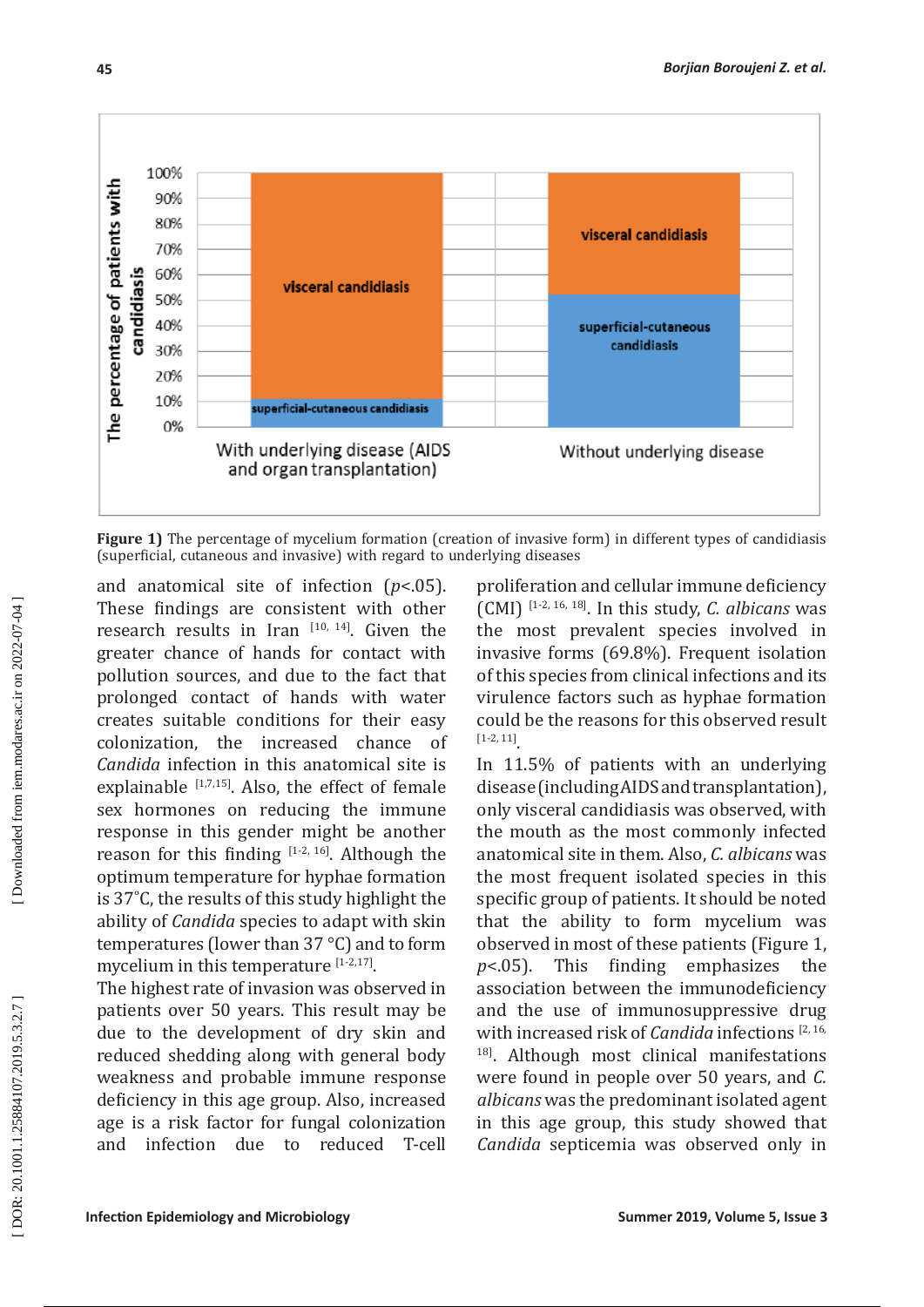infants, and its etiologic agent in all cases was *C. glabrata*. This species had the second rank among the causative agents of candidiasis in this study. Given the resistance of *C. glabrata* to antifungal drugs and due to the relatively under-developing immune system in infants and life threatening clinical<br>manifestations of septicemia, special manifestations attention should be paid to this species by laboratory experts and clinicians.

## **Conclusion**

According to this study results, the highest isolation rate of *Candida* species was related to fingernails, followed by Bronchoalveolar lavage samples; which is necessary to be taken into account by both patients and<br>physicians. Patients with underlying underlying diseases were the group most at risk of visceral candidiasis complication. It should be noted that mycelium formation was observed in most patients in this group. In addition to *C. albicans* high frequency and its predominant mycelium formation, other non-*albicans* species such as *C. tropicalis*  (first rank of non-albicans *Candida*) could have an invasive form and mycelium formation at 37 °C or below, exacerbating clinical symptoms. Due to the speciesdependent resistance of *Candida* species to antifungal drugs, this finding is important for treating *Candida* infections and choosing appropriate antifungal agents, which should be considered by both laboratory technicians and clinicians.

**Acknowledgements:** This work was supported by the funding from Tehran University of Medical Sciences, Tehran, Iran. The authors would like to thank from all the staff of the Medical Mycology Laboratory of this center.

**Ethical Permissions:** This study was approved by the ethical committee of Tehran University of Medical Sciences (the number of Ethics Committee protocol: IR.TUMS.SPH. REC.1397.167).

**Conflict of interest:** The authors have no conflicts of interest to declare for this study.<br> **Authors' Contribution:** All authors **Contribution:** contributed to this study.

**Fundings:** This work was supported by the funding from Tehran University of Medical Sciences, Tehran, Iran.

## **References**

- 1. Calderone RA. Candida and candidiasis. USA, Washington DC: ASM press; 2002.
- 2. Rafat Z, Hashemi S, Ahamdikia K, Ghazvini RD, Bazvandi F. Study of skin and nail Candida species as a normal flora based on age groups in healthy persons in Tehran-Iran. J Mycol Med. 2017; 27(4):501-5.
- 3. Topely & Wilsons. Microbiology and microbial infections. 10th ed. London, UK: Hodder Arnold Publisher; 2005.
- 4. Zomorodian K, Kavoosi F, Pishdad GR, Mehriar P, Ebrahimi H. Prevalence of oral Candida colonization in patients with diabetes mellitus. J Mycol Med . 2016; 26(2):103 -10.
- 5. Mahmoudi Rad M, Zafarghandi S, Abbasabadi B, Tavallaee M. The epidemiology associated with vulvovaginal candidiasis in an Iranian patient population. Eur J Obstet Gynecol Reprod Biol. 2011; 155(2):199–203.
- 6. Jarvis WR .Infection control and changing health-care delivery systems. Emerg Infect Dis. 2001; 7(2):170-3.
- 7. Samuel SO, Kayode OO, Musa OI, Nwigwe GC, Aboderin AO, Salami AT, et al. Nosocomial infection and the challenges of control in developing countries. Afr J<br>Clin Experiment Microbiol. 2010; Clin Experiment Microbiol. 2010; 11(2):102-10.
- 8. Yismaw G, Asrat D, Woldeamanuel Y, Unakal C. Prevalence of candiduria in diabetic patients attending Gondar University Hospital, Gondar, Ethiopia. Iran J Kidney Dis. 2013; 7(2):102-7.
- 9. Charsizadeh A, Mirhendi H, Nikmanesh